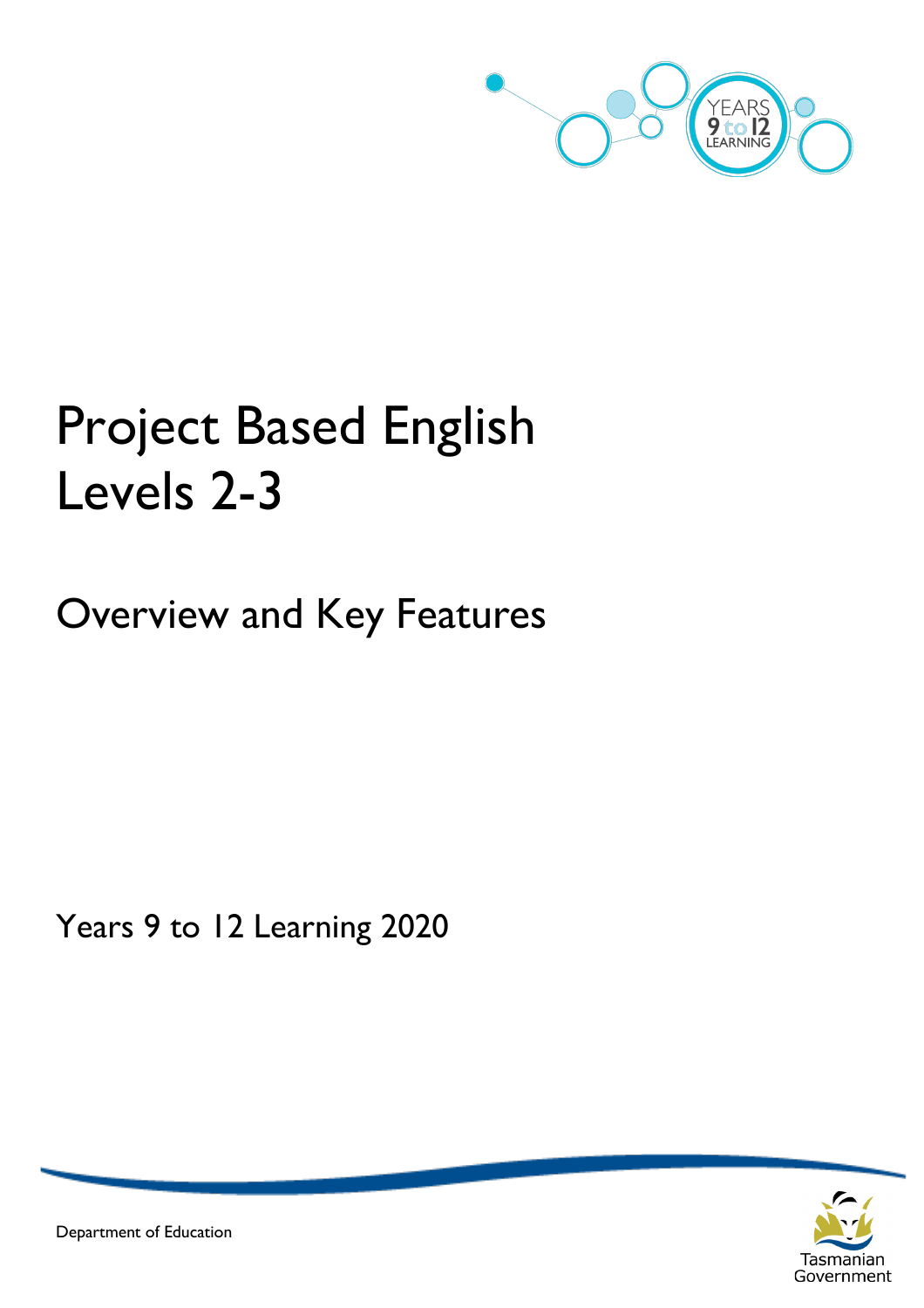

#### **The purpose of this paper**

The purpose of this paper is to provide information regarding the overview and key features of the proposed Project Based English Levels 2-3.

It is designed to enable all interested stakeholders to reflect and provide feedback on key features including learning outcomes, structure, sequencingand likely content. This feedback will be considered in writing the draft course.

#### Consultation

Throughout the course development process there will be four opportunities for formal stakeholder consultation:

- Course Scope
- Structural Overview and Key features (Nov/Dec 2020)
- Initial Draft Course (March 2021)
- Final Draft Course (June 2021)

This paper represents the second of four course consultation points for teachers to engage in the course development process for Project Based English Levels 2-3.

#### Course Rationale

The Project Based English suite of courses are practical courses designed for learners who need to further consolidate the knowledge, understanding and skills in reading, writing, viewing, speaking and listening, needed by students to become competent, confident and engaged users of English in many contemporary and real world contexts: workplace, community educational, or personal. The construct of this course enables providers to focus and tailor learning to a range of focus areas relevant to learners' interests and learning needs.

The conceptual driver of the course is Project Based Learning, an inquiry driven methodology through which the Australian Curriculum English course framework and Australian Curriculum General Capabilities are integrated. In this way Project Based English places equal importance on discipline knowledge and application linked by concept or context. Student agency and voice matter. Learning is personalised and differentiated, focusing on student growth through the use of evidence-based teaching strategies.

Project based learning requires that learners not only engage in inquiry processes and create products, but also collaborate, design, revise and share their ideas and experiences with supportive audiences including peer groups. The goal of this course is to inspire and support all learners to succeed as connected, resilient, creative and curious thinkers.

#### Years 9 to 12 Curriculum Framework

[Years 9 to 12 Education Framework](https://publicdocumentcentre.education.tas.gov.au/library/Shared%20Documents/Years-9-to-12-Education-Framework.pdf) informs the design of Project Based English Level / course and it fits within the Transdisciplinary focus area of the Years 9 to 12 Curriculum Framework.

#### Pathways in

The Project Based English Level 2 course enables sequential learning continuity from:

• Years 9-10 Australian Curriculum English

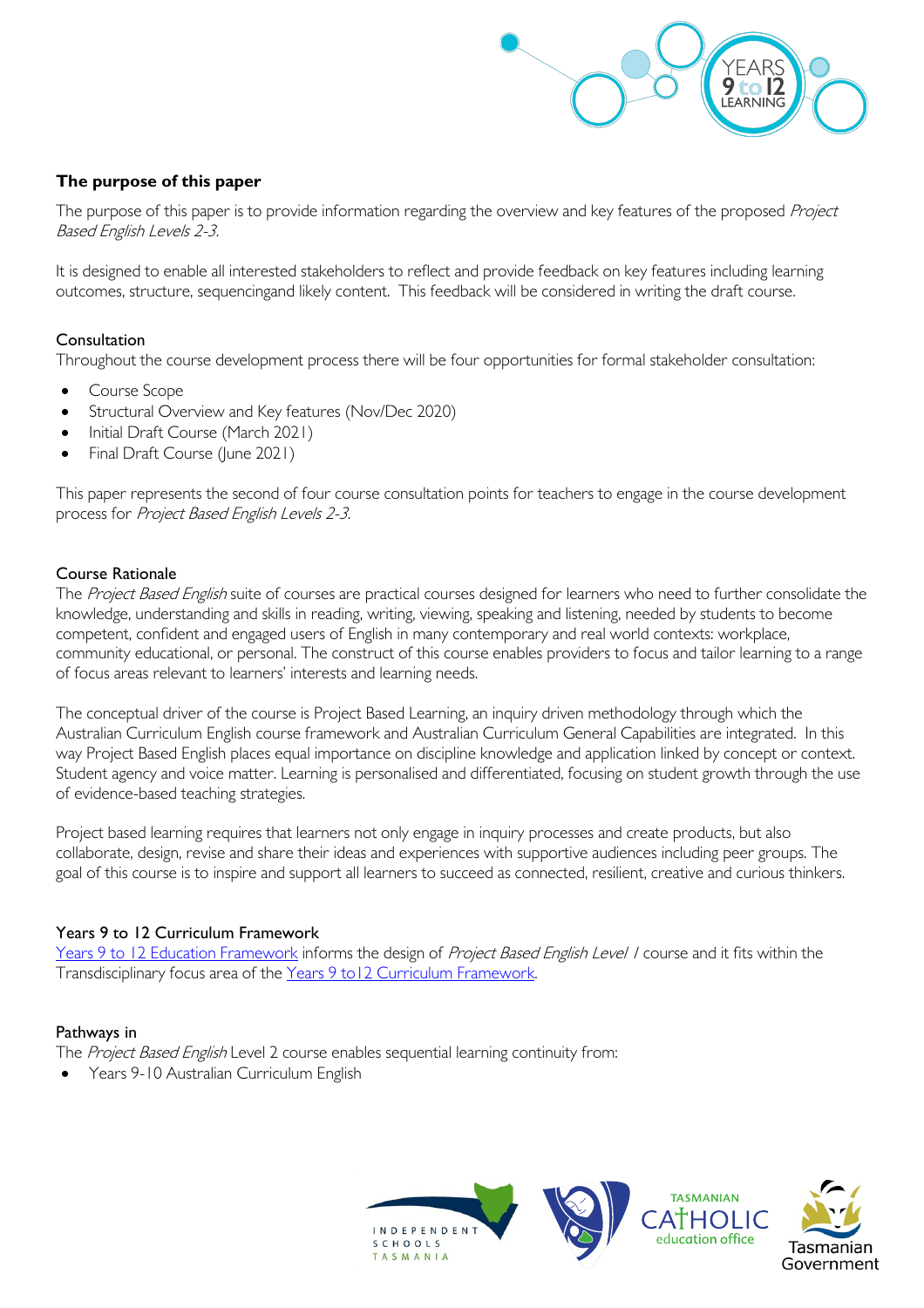

The following courses also provide pathways

- Practical English ENG110114
- Essential Skills Reading and Writing ERW21011

The Project Based English Level 3 course enables sequential learning continuity from:

- Years 9-10 Australian Curriculum English
- English Applied ENA215114

The following courses also provide pathways in

- English Foundations ENG215117
- Essential Skills Reading and Writing ERW210114
- EALD EAL215114

### Level 2

#### Learning Outcomes

On successful completion of this course learners will be able to:

- comprehend information, ideas and language in texts selected from everyday contexts
- understand language choices and the likely or intended effect of these choices in a range of texts
- examine how the structure and language of texts varies in different modes, mediums and contexts
- understand reasons for language choices and their effects on audiences in a variety of texts and contexts
- create oral, written and multimodal texts for different purposes using appropriate communication strategies for interaction with others in real or imagined contexts
- apply clear and accurate communication and literacy skills.

#### Course Structure

This proposal is in line with the Integrated Policy Model. The course is 150 hours and will be divided into three equally weighted modules of 50 hours each.

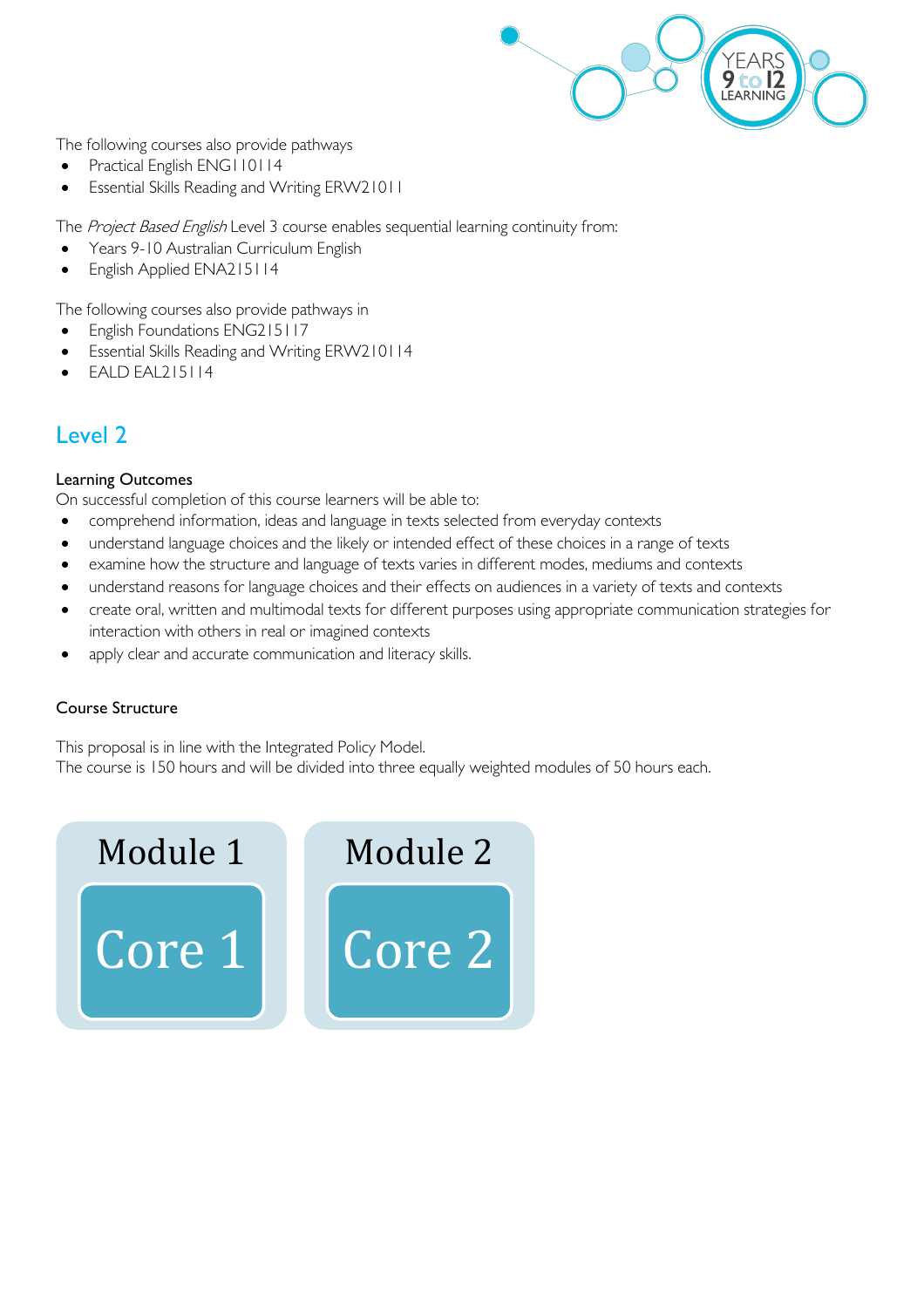

Module 3

## Core 3

#### Course Delivery

The modules will be delivered concurrently and sequentially.

#### Module Content

| Module One                                                   | Module Two                                                  |
|--------------------------------------------------------------|-------------------------------------------------------------|
|                                                              |                                                             |
| Senior Secondary AC Module Description                       | Senior Secondary AC Module Description                      |
| Module I focuses on students comprehending and               | Module 2 focuses on interpreting ideas and arguments in a   |
| responding to the ideas and information presented in         | range of texts and contexts. By analysing text structures   |
| texts drawn from a range of contexts. Students are taught    | and language features and identifying the ideas, arguments  |
| a variety of strategies to assist comprehension. They read,  | and values expressed, students make inferences about the    |
| view and listen to texts to connect, interpret and visualise | purposes and the intended audiences of texts.               |
| ideas. They learn how to respond personally and logically    |                                                             |
| to texts, by questioning, using inferential reasoning and    | Students examine the connections between purpose and        |
| determining the importance of content and structure.         | structure and how a text's meaning is influenced by the     |
|                                                              | context in which it is created and received. Students       |
| The Module considers how organisational features of          | integrate relevant information and ideas from texts to      |
| texts help the audience to understand the text. It           | develop their own interpretations. They learn to interact   |
| emphasises the relationships between context, purpose        | appropriately and persuasively with others in a range of    |
| and audience in different language modes and types of        | contexts.                                                   |
| texts, and their impact on meaning.                          |                                                             |
|                                                              | Analytical and creative skills are developed by focusing on |
| Students learn to interact with others in everyday and       | how language selection, imagery, type of text and mode      |
| other contexts. Emphasis is placed on the communication      | can achieve specific effects Knowledge and understanding    |

other contexts. Emphasis is placed on the communication of ideas and information both accurately and imaginatively through a range of modes. Students apply their understanding of language through the creation of texts for different purposes in real or imagined contexts.

#### Major themes/concepts/topics

- In consideration of the module description teachers will determine the themes, concepts or topics for course delivery appropriate to the learning needs and interests of their student cohort.
- The Australian Curriculum Cross Curriculum Priorities can be used as a conceptual focus for inquiry/projectbased learning.

e specific effects. Knowledge and ur of language and literacy skills are consolidated and demonstrated through the analysis and creation of a range of texts for different purposes, selected from real or imagined contexts.

#### Major themes/concepts/topics

- In consideration of the module description teachers will determine the themes, concepts or topics for course delivery appropriate to the learning needs and interests of their student cohort.
- The Australian Curriculum Cross Curriculum Priorities can be used as a conceptual focus for inquiry/projectbased learning.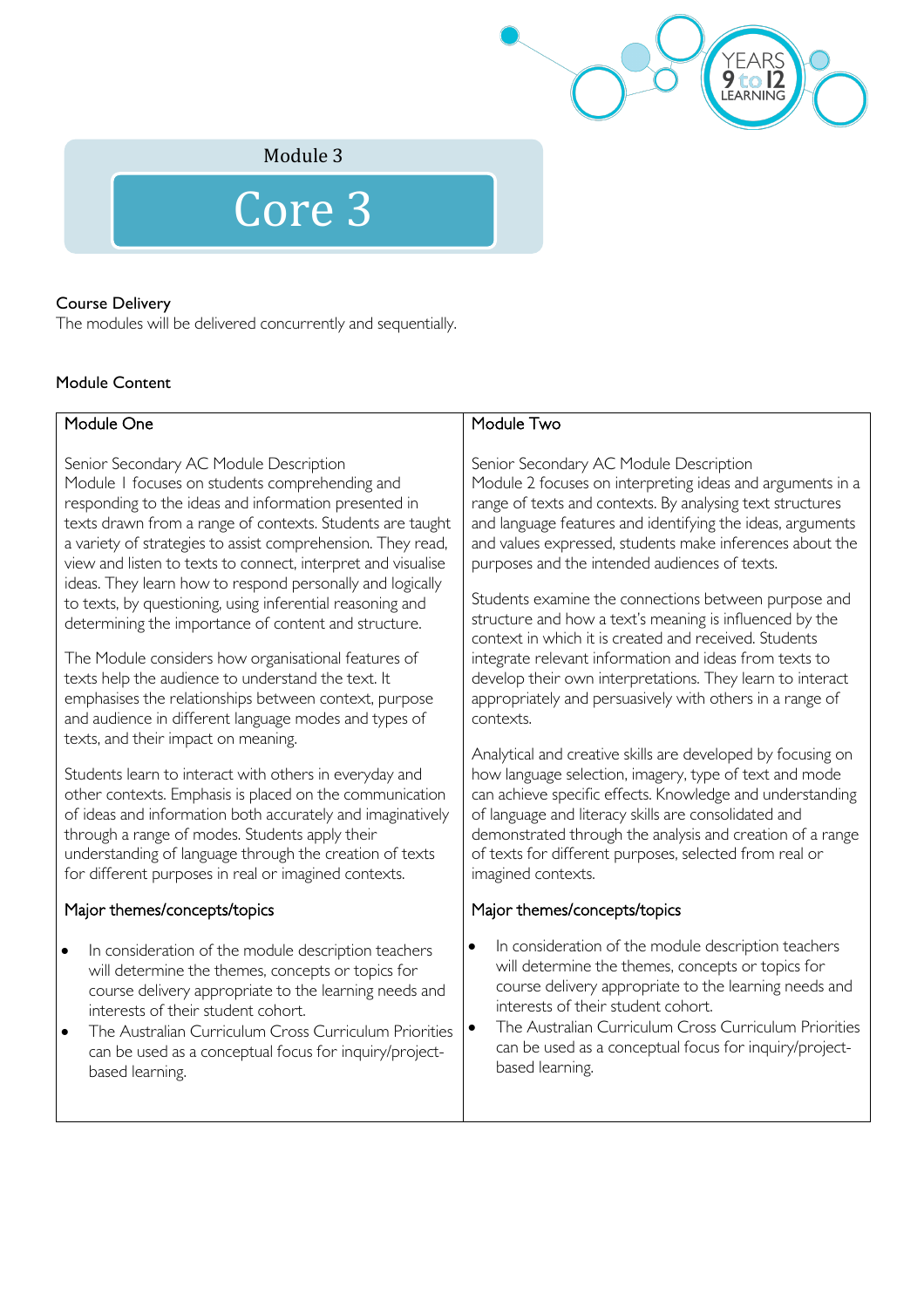

| Class Project: Choice of contexts for learning                                                                                                                                              | Class Project: Choice of contexts for learning                                                                                                                                 |  |  |  |
|---------------------------------------------------------------------------------------------------------------------------------------------------------------------------------------------|--------------------------------------------------------------------------------------------------------------------------------------------------------------------------------|--|--|--|
| Teachers will design and develop a project outline to<br>$\bullet$<br>deliver the course content through a selected learning<br>context: workplace, community, educational, or<br>personal. | Teachers will design and develop a project outline to<br>deliver the course content through a selected learning<br>context: workplace, community, educational, or<br>personal. |  |  |  |
| <b>General Capabilities</b>                                                                                                                                                                 | <b>General Capabilities</b>                                                                                                                                                    |  |  |  |
| Literacy, Intercultural Understanding<br>$\bullet$                                                                                                                                          | Literacy, Ethical Understanding                                                                                                                                                |  |  |  |

#### Module Three

• This module contains content specifically focused on Critical and Creative Thinking and is tied to both Module 1 and Module 2.

#### General Capabilities

Literacy, Critical and Creative Thinking, Personal and Social Capability

### Level 3

#### Learning Outcome

On successful completion of this course learners will be able to:

- examine the ways that points of view are presented in texts for different purposes and contexts
- understand how language choices persuade specific audiences
- investigate the way language is used to represent issues and attitudes
- understand ways in which language is used to influence and engage different audiences
- create oral, written and multimodal texts that communicate ideas, points of view, and perspectives on issues and events, for a variety of purposes
- apply clear and accurate communication and literacy skills.

#### Course Structure

This proposal is in line with the Integrated Policy Model.

The course is 150 hours and will be divided into three equally weighted modules of 50 hours each.

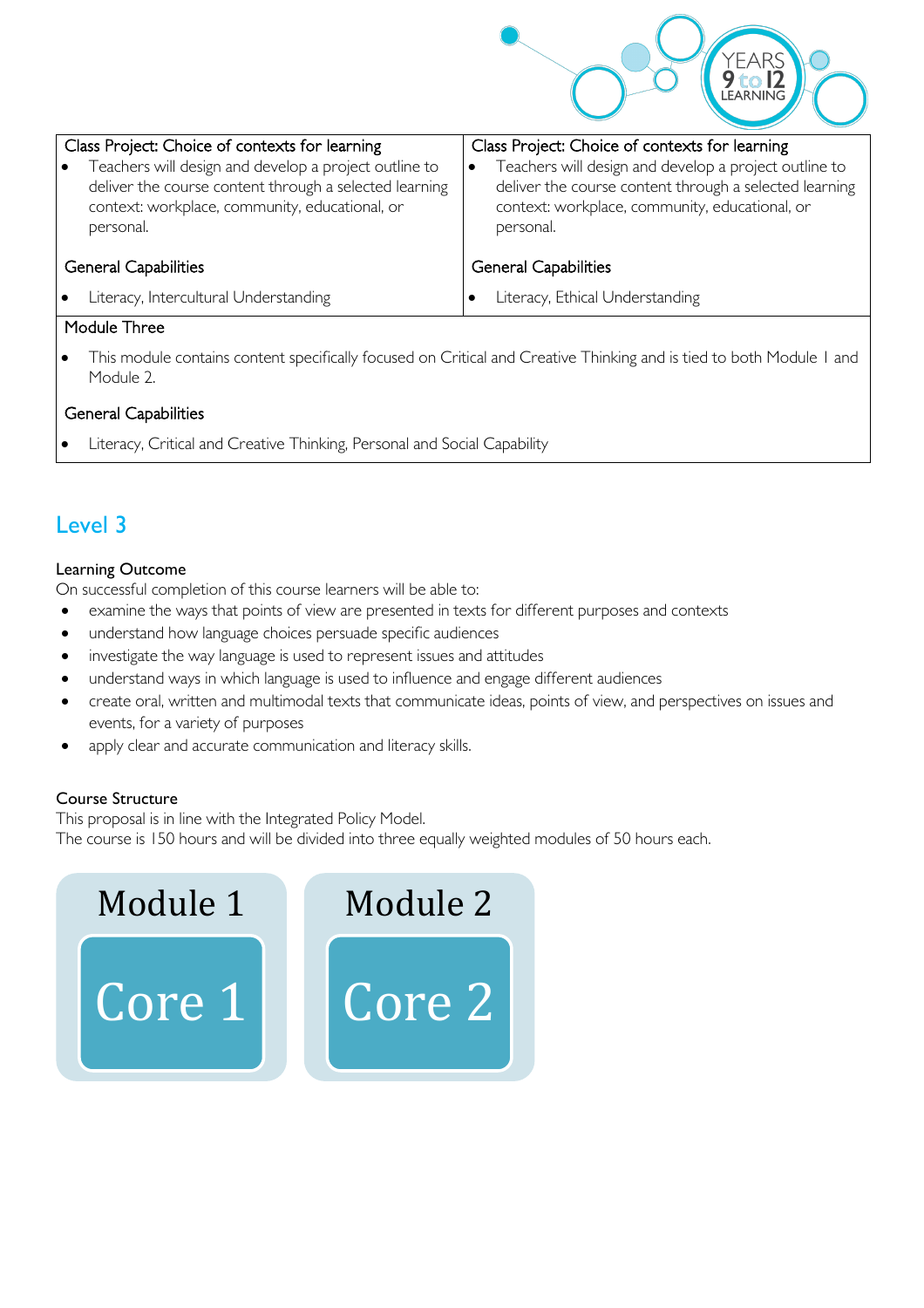

Module 3

# Core 3

#### Course Delivery

The modules will be delivered concurrently and sequentially.

#### Module content

| Module One                                                                                                                                                                                                                                                                                                                                                                                                                                                                                                                                                                                                                                                                                                                                                                                                                                                                                                                        | Module Two                                                                                                                                                                                                                                                                                                                                                                                                                                                                                                                                                                                                                                                                                                                                                                                                                                                                                                                                    |  |  |  |
|-----------------------------------------------------------------------------------------------------------------------------------------------------------------------------------------------------------------------------------------------------------------------------------------------------------------------------------------------------------------------------------------------------------------------------------------------------------------------------------------------------------------------------------------------------------------------------------------------------------------------------------------------------------------------------------------------------------------------------------------------------------------------------------------------------------------------------------------------------------------------------------------------------------------------------------|-----------------------------------------------------------------------------------------------------------------------------------------------------------------------------------------------------------------------------------------------------------------------------------------------------------------------------------------------------------------------------------------------------------------------------------------------------------------------------------------------------------------------------------------------------------------------------------------------------------------------------------------------------------------------------------------------------------------------------------------------------------------------------------------------------------------------------------------------------------------------------------------------------------------------------------------------|--|--|--|
| Senior Secondary AC Unit Description<br>Module I focuses on exploring different points of view<br>presented in a range of texts and contexts. Students analyse<br>attitudes, text structures and language features to<br>understand a text's meaning and purpose. They consider<br>how perspectives and values are represented in texts to<br>influence specific audiences.<br>When responding to texts, students reflect on a range of<br>interpretations as they develop their own interpretations.<br>Students learn to articulate reasoned and persuasive<br>arguments and to develop an understanding of purpose and<br>context. When interacting with others, the emphasis is on<br>identifying and understanding differing perspectives.<br>Students learn how to communicate logically, persuasively<br>and imaginatively in a range of different contexts, for<br>different purposes, using a variety of types of texts. | Senior Secondary AC Unit Description<br>Module 2 focuses on community, local or global issues and<br>ideas presented in texts and on developing students'<br>reasoned responses to them. Students develop<br>independent points of view by synthesising information<br>from a range of sources, and analysing how ideas, attitudes<br>and values are represented. The way in which authors use<br>evidence, persuasive techniques and language choices to<br>influence and position audiences is analysed.<br>This Module provides the opportunity for students to<br>discuss and listen to differing perspectives, draw<br>conclusions, negotiate, problem-solve, persuade, as well as<br>engage audiences for a range of purposes and in different<br>contexts. Emphasis is placed on articulating and constructing<br>coherent, logical and sustained arguments and<br>demonstrating an understanding of purpose, audience and<br>context. |  |  |  |
| Major themes/concepts/topics<br>In consideration of the module description teachers<br>will determine the themes, concepts or topics for<br>course delivery appropriate to the learning needs and<br>interests of their student cohort.<br>The Australian Curriculum Cross Curriculum Priorities<br>٠<br>can be used as a conceptual focus for inquiry/project-<br>based learning.<br>Class Project: Choice of contexts for learning<br>Teachers will design and develop a project outline to<br>deliver the course content through a selected learning<br>context: workplace, community, educational, or<br>personal.                                                                                                                                                                                                                                                                                                            | When creating their own imaginative, analytical and<br>interpretive texts, students are encouraged to consider<br>their intended purpose, their representation of ideas and<br>issues, and audience response.<br>Major themes/concepts/topics<br>. In consideration of the module description teachers will<br>determine the themes, concepts or topics for course<br>delivery appropriate to the learning needs and interests of<br>their student cohort.<br>• The Australian Curriculum Cross Curriculum Priorities<br>can be used as a conceptual focus for inquiry/project-<br>based learning.                                                                                                                                                                                                                                                                                                                                            |  |  |  |